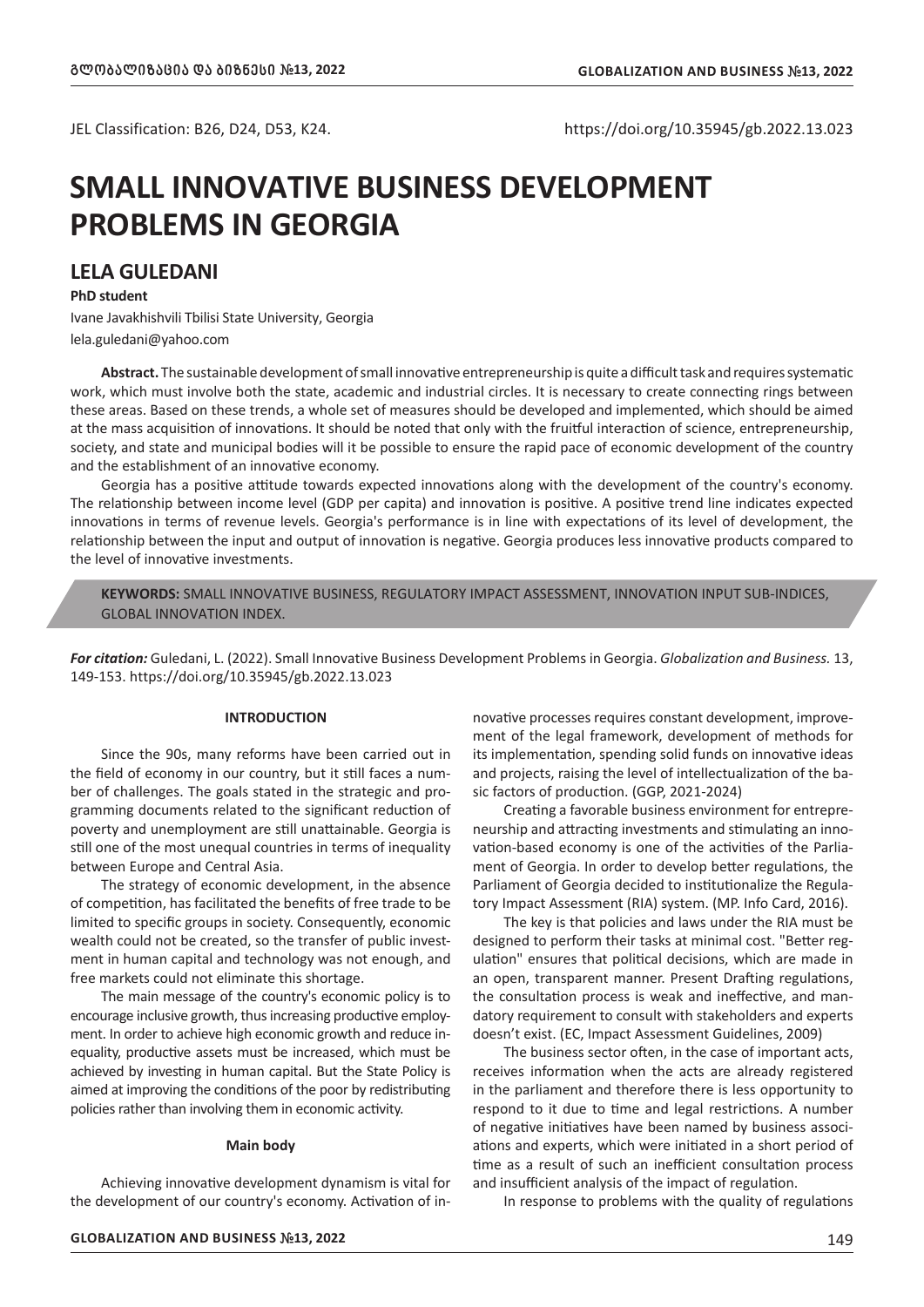and the challenges posed by the growing number of new regulations, the Georgian government has acknowledged that the policy-making process must be fully participatory and evidence-based, as evidenced by the 2015-2017 Policy Planning Reform Strategy. The Strategy Action Plan envisages the mandatory introduction of the RIA from 2017 to minimize the negative impact of regulations on citizens, businesses, trade and investment. (GP, SCEEP, Aticle 9, 10, 2021).

According to international best practice, the RIA methodology for developing countries should be light / simple, flexible and relevant to existing resources. And the RIA should target only those regulations that can have the most significant potential impact on business. (BDO, Program 'Produce in Georgia', Assessment, 2018)

The Government of Georgia has developed an updated strategy for the development of small and medium enterprises in 2021-2025, which aims to identify the specific interests of the country in the field of small and medium enterprises, adapt them to relevant policies through successful international practice and respond to the challenges of small and medium enterprises. (MESD, Draft Small Medium Entrepreneurship Development Strategy 2021-2025).

Government Program 2021-2024 "European State Building" continues to support investment projects of innovative and high-tech startups, with the involvement of regional technoparks and universities, programs to support new innovative ideas. (OECD. Introductory Handbook for Undertaking RIA, 2008)

Let's Review Government Programs Implemented to Promote Entrepreneurship and Improve the Entrepreneurial Environment. LEPL "Produce in Georgia" has been implementing projects since 2014, which combines several components. (Produce in Georgia, Annual Report 2015) these are:

- Access to finance;
- Provision of real estate;
- Consulting services.

As a result of the research we can identify the most problematic issues of the program.

Increase the level of proper awareness of entrepreneurs:

1. Develop a targeted communication strategy that will be tailored to the demands and needs of entrepreneurs. Will be tailored to the target audience, to strengthen and scale the technical assistance and consulting services component. It is desirable to create platforms where entrepreneurs can share their experiences with each other;

2. Audit and optimize the financial support component.

 Increase the 2-year co-financing period, which will make the program more flexible and long-lasting. Lowering the loan repayment threshold (currently \$ 75,000) will provide an opportunity to finance a variety of projects. Additional funding will help cover unforeseen expenses for entrepreneurs and eliminate working capital shortages;

3. Tax policy review.

Reducing/eliminating VAT on equipment (fixed assets)

and importing raw materials will significantly improve business processes and improve the business environment. As well as reduction/cancellation of income tax on reinvested funds. The entrepreneur has to reflect the property and loan income, which is tax deductible after the release of the product;

4. More involvement of the agency in loan approval.

Increasing the role of the program will lead to the financing of interesting, promising projects that fail to fully comply with banking procedures and fail to receive funding;

5. Introduce the principle of one window.

It would be good if the agency "Produce in Georgia" on the principle of "one window" will provide assistance to the private sector, both in terms of planning and implementation of programs, as well as informing the state about various opportunities and obtaining professional advice;

6. Creating a unified electronic database of active entrepreneurs.

Unified electronic renewable database of interested and active entrepreneurs, accounting / analysis of those who have been denied funding by the bank, will help to identify such gaps as: sector, reason for refusal, amount requested, etc. Analysis will be very helpful for interested entrepreneurs for effective application planning;

7. Formation of monitoring and evaluation system.

A step forward is the fact that in the 2016 budget, (PG, Action Plan of the Committee on Sectoral Economics and Economic Policy, 2022) indicators are written in appropriate quantitative indicators, (MF, Data, 2022) which will give us adequate opportunities for program evaluation and civic engagement. (GYLA, Evaluation Report, 2021).

Since 2015, the Agency has been implementing a micro and small entrepreneurship promotion program in the regions of Georgia (Produce In Georgia. SME, 2020) - through financial assistance or consulting services, the state has provided funds from 5,000 to 15,000 GEL to start-up and expand entrepreneurship-winning entrepreneurs. (EDA Annual Report, 2016).

Changes in the micro and small grants program have been implemented since 2020, increasing the maximum amount of grant funds from 20,000 GEL to 30,000 GEL. The share of co-payments for new beneficiaries of the program has been reduced from 20% to 10%, and for existing beneficiaries from 50% to 25%. The program will fund more than 300 activities for this phase. (Produce in Georgia, Annual Report 2020).

In 2015-2018, 6,212 projects were funded under the program. The total amount disbursed by the Agency under the Micro and Small Grants Program amounted to 46.9 million GEL, while the investment exceeded 61 million GEL. More than 15,000 jobs were created.

The program covers any business activity, except for the production of primary agricultural products and related services. Priority is given to projects focused on accommodation and tourism services, starting a new business, starting / expanding a business by a female entrepreneur, in a rural / highland village, by IDPs.

The tools help entrepreneurs during the incubation period, for the first two years. After that, in terms of financial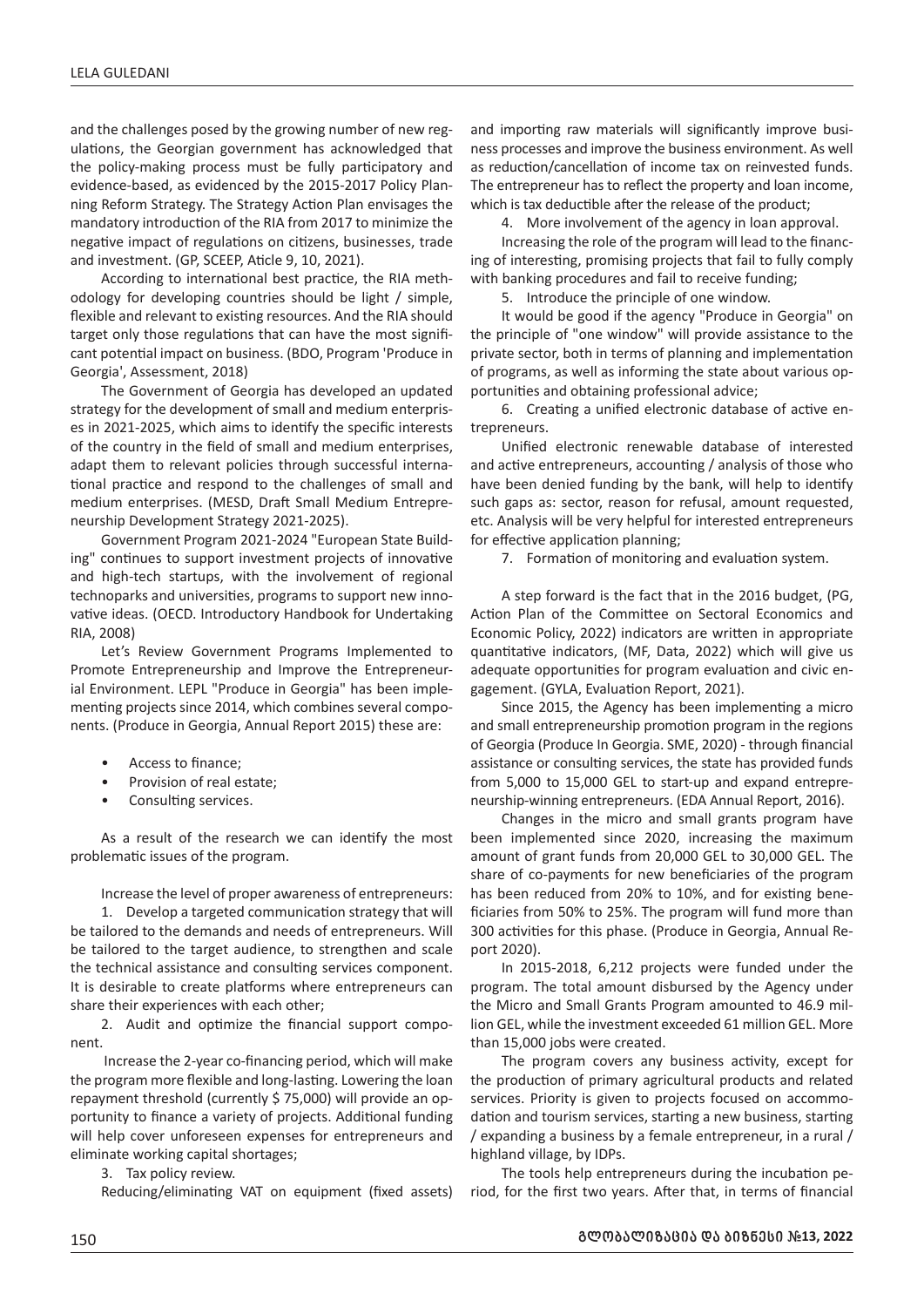co-financing, the agency terminates its relationship with the companies and provides consulting services after which the company itself continues to pay. If the entrepreneur is not solvent during these two years, the state will immediately stop co-financing the interest (Bochorishvili, 2014).

The agency conflicts with the content of the program regarding the financing new enterprises. Start-ups who do not have a loan business or related assets are not eligible for the program. Obstacles for an entrepreneur to start a new production are: 1. the interest rate, which is quite high for him, and 2. the collateral, which the entrepreneur cannot fully secure. The program is not for those who have only an idea.

Innovation Development Processes are coordinated by the Georgian Innovation and Technology Agency, which was established in 2014. (Order of the Ministry of Economy and Sustainable Development of Georgia, 2014).

The Agency also ensures the activities of the Research and Innovation Council, (Government Resolution, 2015, 3) which unfortunately has not yet started to work, therefore the state strategy in the field of innovation, the priorities of the strategy and the persons responsible for its implementation have not been created.

On June 22, 2016, the Government of Georgia also adopted the Law on Innovation, which aims to create and improve the national innovation ecosystem necessary for the socio-economic development of Georgia, build an economy based on knowledge and innovation in the country, promote the absorption of technologies created in other countries (Georgian Law on Innovation, 2016).

Relevant structures have been established in the regions to support innovative activities: investment-venture funds, technoparks, business incubators, business accelerators, technology transfer centers, innovation laboratories (FabLab, ILab, etc.).

As a result of the Agency's programs in 2014-2020, 941 residents, 785 businesses in e-commerce, 130 students in the innovation camp were trained. The total number of beneficiaries in 2014-2020 is 56,000, across the regions - 4,556. 135 startups - 100,000 GEL with a grant, 21 startups - 650,000 GEL with a grant, 423 startups - 15,000 GEL with a grant. A total of 579 startups, in which a total of 40 million GEL was spent.

If we look at the ranking of the most innovative countries in the world, which is mainly compiled by the World Intellectual Property Organization (WIPO) and the news agency Bloomberg, we are not so lucky.

Georgia is in the 63rd place with 32.40 points in this rating. Georgia lags behind the countries of the former Soviet Union: Estonia (25th), Latvia (33rd), Russia (45th), Ukraine (50th), Moldova (54th) and Armenia (59th).

According to the rating published by Bloomberg, Georgia could not be included in the list of 40 countries. Georgia lags far behind the other countries in the process of developing and implementing innovations. (South Korea, 2022)

The World Intellectual Property Organization uses more than 80 criteria to compile the Innovation Index. The Innovation Index is grouped by innovation input costs and innovation output.

According to the table, Georgia has a better position in innovating than in publishing. It is also clear that in 2021 Georgia has spent more on innovation than in 2019, while the output of innovations is lower than in previous years.

Georgia has a positive attitude towards expected innovations along with the development of the country's economy. The relationship between income level (GDP per capita) and innovation is positive. A positive trend line indicates expected innovations in terms of revenue levels. Georgia's performance is in line with expectations of its level of development. The relationship between the input and output of innovation is negative. Georgia produces less innovative products compared to the level of innovative investments.

Georgia is relatively strong in terms of market sophistication and the weakest in terms of infrastructure.

7 columns of the Global Innovation Index, Georgia ratings: Innovation input sub-indexes:

1. Institutions (political, legal and business environment) – 35;

2. Human resources and research (education, higher education, research and development R&D) – 60;

3. Infrastructure (information and communication technologies) – 85;

4. Market sophistication (credit, investment, trade, diversification and market scale) – 34;

5. Business sophistication - 61 (knowledgeable workers, innovative connections, knowledge absorption);

Innovation Release Sub-Indices:

6. Release of knowledge and technology (knowledge creation, knowledge influence, knowledge diffusion) – 75;

7. Production of creative product (intangible assets, creative goods and services, online creativity) – 74.

For the past decade, the GII - Global Innovation Indexs - has been a leading tool for measuring innovation. Recognizing that innovation is a major driver of economic development, GII aims to provide an in-depth analysis of innovation in up to 130 economies.

The creation of venture funds, techno parks and busi-

|      | GII | Innovation input | Innovation output |
|------|-----|------------------|-------------------|
| 2021 | 63  | 49               | 74                |
| 2020 | 63  | 54               |                   |
| 2019 | 48  | 44               | 60                |

#### *Table № 1. Georgia Ratings 2019 - 2021*

*Source: https://www.globalinnovationindex.org/Home*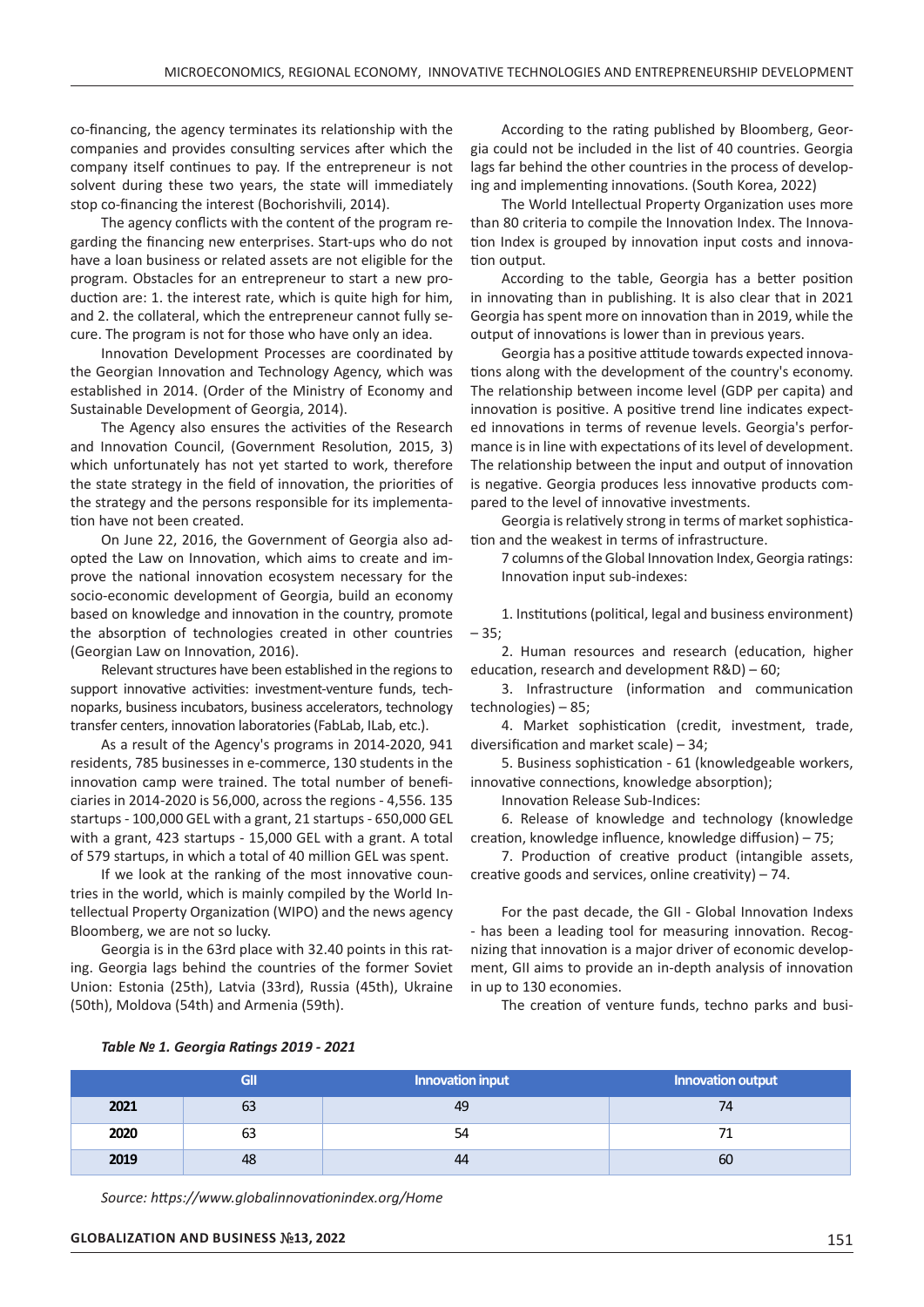| <b>Strong sides</b> |                                      |                | <b>Weak sides</b> |                                                                                                         |              |
|---------------------|--------------------------------------|----------------|-------------------|---------------------------------------------------------------------------------------------------------|--------------|
| code                | Indicator                            | <b>Score</b>   | code              | Indicator                                                                                               | <b>Score</b> |
| 1.2.3               | Extra cost                           | 16             | 2.1.4             | PISA (International Student Assessment Program. Low<br>Assessment in Reading, Mathematics, and Science) | 70           |
| 1.3.1               | Start a business easily              | $\overline{2}$ | 2.3.3             | Global corporate R&D investors                                                                          | 41           |
| 2.1.5               | Student-teacher ratio, average       | 3              | 2.3.4             | <b>QS University Rating</b>                                                                             | 74           |
| 4.1.1               | Ease of taking credit                | 14             | 3.2.2             | Logistic performance                                                                                    | 111          |
| 4.2.1               | Easy protection for a minor investor | 7              | 3.3.3             | Environmental Certificate                                                                               | 102          |
| 4.3.1               | Average weighted interest rate       | 5              | 5.1.4             | <b>GERD funded by businesses</b>                                                                        | 89           |
| 5.1.5               | Employed women%                      | 23             | 6.2.5             | High-tech production                                                                                    | 90           |
| 5.3.4               | Foreign direct investment            | 9              | 6.3.1             | Sale of intellectual property                                                                           | 97           |
| 6.2.1               | Increase in labor productivity       | 24             | 7.1.4             | Creating ICT and organizational model                                                                   | 101          |
| 6.2.2               | New business                         | 11             | 7.2.5             | Export of creative goods trade%                                                                         | 104          |

*Table № 2. Strengths and weaknesses of Georgian innovations*

*Source: WIPO statistics, https://www.wipo.int/global\_innovation\_index/en/* 

ness incubators does not automatically ensure the implementation of innovative policies in the process of economic development (Gudushauri, 2020). We are facing inappropriate spending of funds in this direction, therefore, moving Georgia on an innovative path of development requires a lot of effort.

It should be noted that innovations are still taking place in the country, but their realization does not take place inside most of the enterprises and are private initiatives of individual representatives of the business. This is due to the fact that in many enterprises the organization's staff is not ready to implement large-scale innovations, moreover, it is less interested in using its knowledge and skills to introduce innovation in the organization. The reasons for this can be many things: underdeveloped infrastructure, insufficient interest and motivation of the employee, lack of support for innovative thinking of the employee, lack of ordering innovations in the enterprise, lack of intellectual property, periodic cash flow, lack of cash flow, and lack of funding.

#### **CONCLUSION**

The sustainable development of small innovative entrepreneurship is quite a difficult task and requires systematic work, which must involve both the state, academic and industrial circles. It is necessary to create connecting rings between these areas. Based on these trends, a whole set of measures should be developed and implemented, which should be aimed at mass acquisition of innovations. It should be noted that only with the fruitful interaction of science, entrepreneurship, society, state and municipal bodies will be possible to ensure the rapid pace of economic development of the country and the establishment of an innovative economy.

Unfortunately, the state does not have the potential for

small innovative businesses and its role in the development of the country's economy and the creation of innovations. The unserious and superficial attitude towards this issue is well seen in the legislative space, in particular in the legal acts and in the state documents where small entrepreneurship is mentioned. I am not talking about the term "small innovative entrepreneurship", which you will not find in any document. To date, a single concept of a small enterprise adapted to the real business environment of Georgia has not been established. For example, in the Law on Entrepreneurs there is only the concept of entrepreneur. Law of Georgia on Innovation In the definition of terms, you will meet a start-up business, which is defined as an entrepreneurial entity defined by the Law of Georgia on Entrepreneurs, which has not been registered for more than 2 years in accordance with the rules established by the legislation of Georgia. A special tax regime has been introduced in the Tax Code - for micro, small and individual enterprises, in the data of the National Statistics of Georgia you will find various commandments. The methodology for calculating the size of a small enterprise has also changed very often in recent years.

It is desirable to establish a single state body, which will be responsible to the government for the development and implementation of innovative economic policies and the importance of the role of small innovative businesses and projects in this regard. It can be said that the measures taken by the Government of Georgia are not enough to support small innovative businesses and move the Georgian economy on an innovative path, there is still much to be done in this regard.

At the moment, it is difficult to positively assess the development of small innovative businesses in Georgia despite the fact that we have adopted the Law of Georgia on Innovation. Until now, there has been no proper regulation of innovation processes in small businesses.